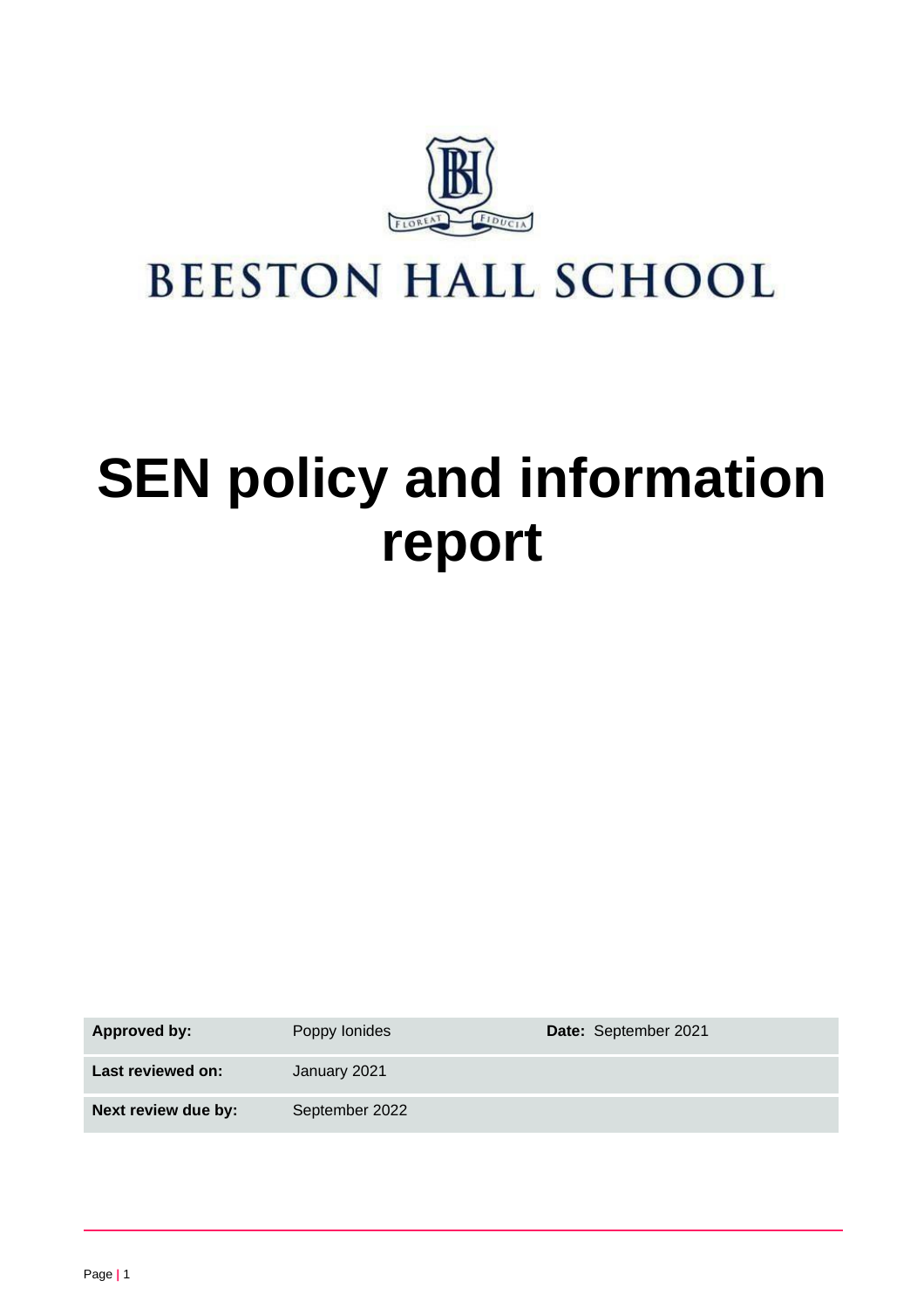## **Contents**

## **1. Aims**

<span id="page-1-0"></span>This SEN policy and information report aims to:

- Set out how Beeston Hall identifies, understands and has in place excellent provision for those pupils with special educational needs (SEN)
- Explain the roles and responsibilities of those involved in providing for pupils with SEN at Beeston Hall

In doing so, the policy helps to ensure that the needs of each and every child at Beeston Hall School are understood and met; it thus feeds into the whole-school aim that each child at Beeston develops with confidence into their best self.

## **2. Legislation and guidance**

<span id="page-1-1"></span>This policy and information report is based on the statutory [Special Educational Needs and Disability \(SEND\)](https://www.gov.uk/government/uploads/system/uploads/attachment_data/file/398815/SEND_Code_of_Practice_January_2015.pdf)  [Code of Practice](https://www.gov.uk/government/uploads/system/uploads/attachment_data/file/398815/SEND_Code_of_Practice_January_2015.pdf) and the following legislation:

- [Part 3 of the Children and Families Act 2014,](http://www.legislation.gov.uk/ukpga/2014/6/part/3) which sets out schools' responsibilities for pupils with SEN and disabilities
- [The Special Educational Needs and Disability Regulations 2014,](http://www.legislation.gov.uk/uksi/2014/1530/contents/made) which set out schools' responsibilities for education, health and care (EHC) plans, SEN co-ordinators (SENCOs) and the SEN information report

This policy has been put together using suggested structures from The Key Support Services Ltd.

## **3. Definitions**

<span id="page-1-2"></span>A pupil has SEN if they have a learning difficulty or disability which calls for special educational provision to be made for them.

They have a learning difficulty or disability if they have:

- A significantly greater difficulty in learning than the majority of the others of the same age, or
- A disability which prevents or hinders them from making use of facilities of a kind generally provided for others of the same age in mainstream schools

Special educational provision is educational or training provision that is additional to, or different from, that made generally for other children or young people of the same age by mainstream schools.

The term 'parents' is used here to mean 'parent(s) or carers'.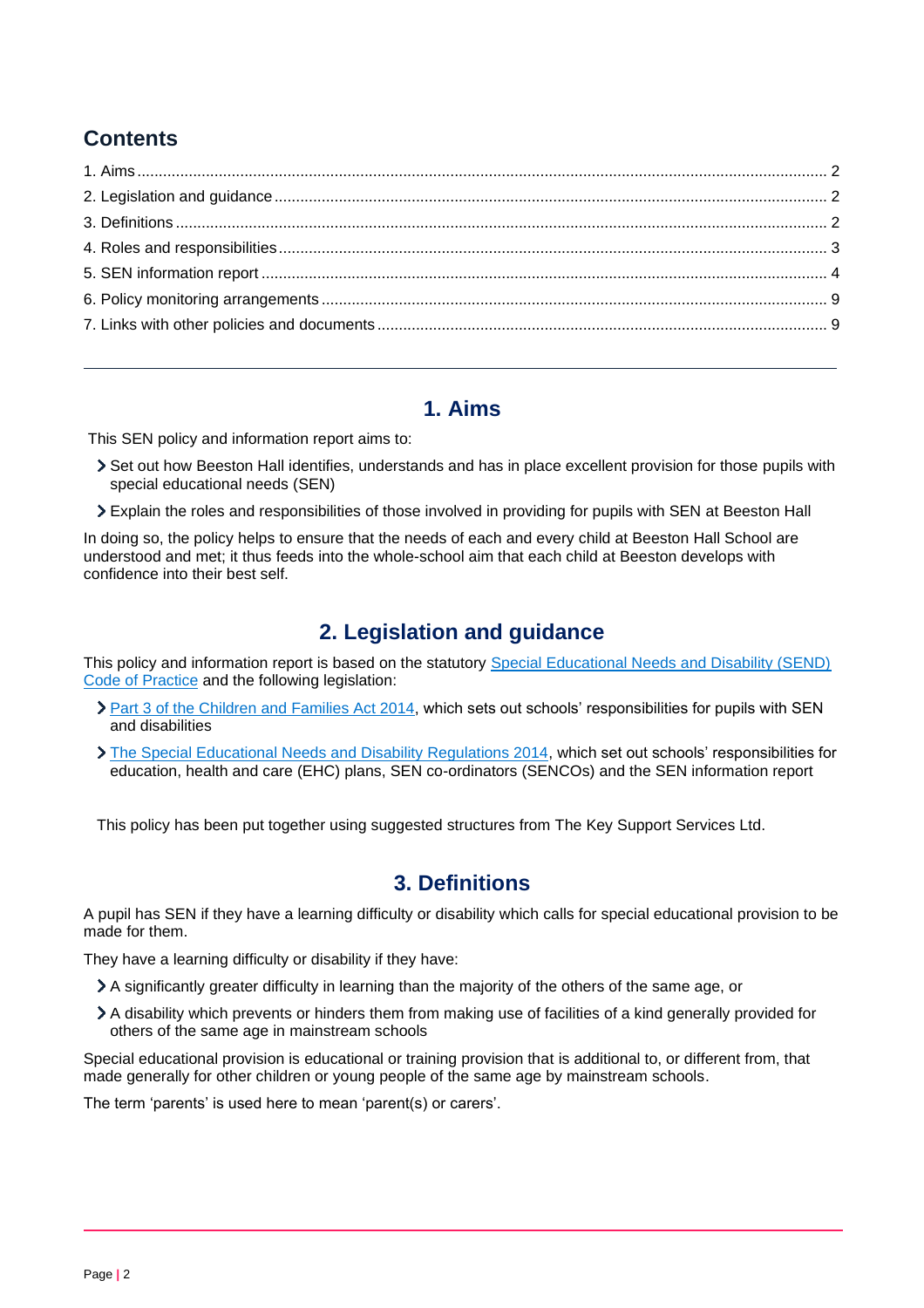## **4. Roles and responsibilities**

#### <span id="page-2-0"></span>**4.1 The SENCO**

The SENCO (also known at Beeston as Head of Learning Support) is Poppy Ionides, in post since September 2020.

The Head of Learning Support at Beeston will:

- Work with the headteacher, senior leadership team and SEN governor to determine the strategic development of the SEN policy and provision in the school.
- Have day-to-day responsibility for the operation of this SEN policy and the co-ordination of specific provision made to support individual pupils with SEN, including those who have EHC plans or for whom requests for EHC plans have been made.
- Provide professional guidance to colleagues and work with staff, parents, the pastoral team, school nurse, matrons and boarding team and other agencies to ensure that pupils with SEN receive appropriate support and high-quality teaching/support.
- Advise on the graduated approach to providing SEN support.
- Advise on the deployment of resources to meet pupils' needs effectively.
- Be the point of contact for external agencies, especially the local authority and its support services.
- Liaise with potential next providers of education to ensure that the school meets its responsibilities under the Equality Act 2010 with regard to reasonable adjustments and access arrangements.
- Ensure the school keeps the records of all pupils with SEN up to date.

#### **4.2 The SEN governor**

The SEN governor will:

- > Help to raise awareness of SEN issues at governing board meetings.
- Monitor the quality and effectiveness of SEN and disability provision within the school and update the governing board on this.
- Work with the headteacher and SENCO to determine the strategic development of the SEN policy and provision in the school.

#### **4.3 The headteacher**

The headteacher will:

- Work with the SENCO and SEN governor to determine the strategic development of the SEN policy and provision within the school.
- Have overall responsibility for the provision and progress of learners with SEN and/or a disability.

#### **4.4 Teachers**

Each teacher is responsible for:

- The progress and development of every pupil in their class.
- Working closely with any teaching assistants, Gap students or specialist staff to plan and assess the impact of support and interventions and how they can be linked to classroom teaching.
- Working with the SENCO to review each pupil's progress and development and decide on any changes to provision.
- Ensuring they follow this SEN policy.

#### **4.5 The Learning Support Department**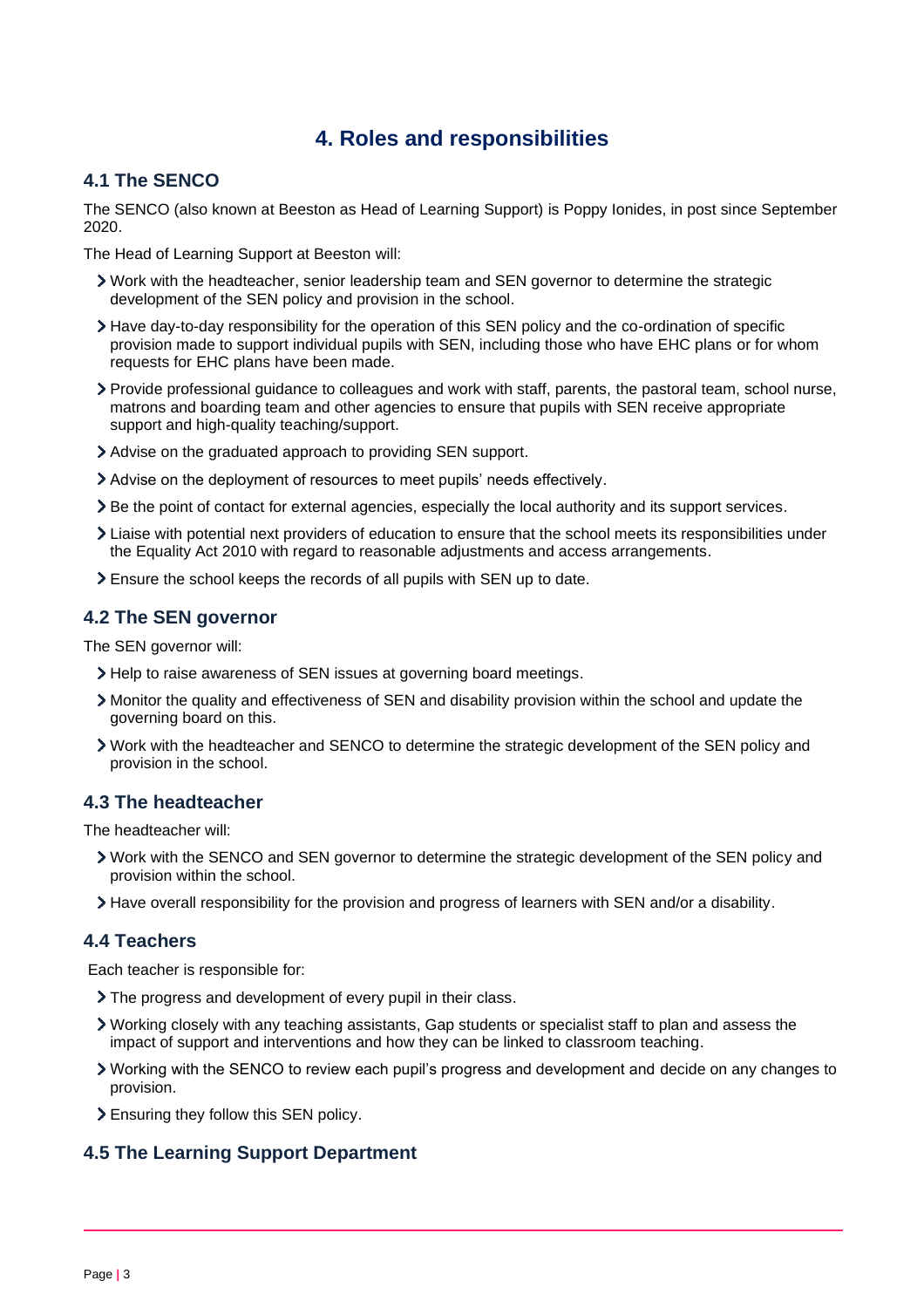In addition to the generic role of the SENCO outlined above, the learning support department will:

- Provide assessments of individual need to include literacy assessments and more holistic educational psychology assessments.
- Provide 1:1 and/or small-group interventions (timetabling this to minimize repeated absence for any given child from any one subject).
- Work closely with teaching staff on meeting the needs of those children with SEN.
- Ensure that suitable exam access arrangements are in place for those who need them (with a reminder of those entitled to extra time etc. circulated to teachers immediately prior to all school exams).

## **5. SEN information report**

#### <span id="page-3-0"></span>**5.1 The kinds of SEN that are provided for**

Our school currently provides additional and/or different provision for a range of needs, including:

- Communication and interaction, for example, ASD (and broader autistic phenotype), DLD (developmental language disorder)
- Cognition and learning, for example, dyslexia
- Social, emotional and mental health difficulties, for example, developmental trauma, behaviour that maps onto the diagnostic criteria for attention deficit hyperactivity disorder (ADHD)
- Sensory and/or physical needs, for example, sensory processing differences, DCD (developmental coordination disorder)

#### **5.2 Identifying pupils with SEN and assessing their needs**

On entry, we gather information about each pupil's current skills and levels of attainment:

- As part of our admissions procedure, the school asks parents to complete a form which includes details of learning and physical difficulties.
- Reports for each pupil are sought from feeder schools/nurseries (see Admissions Policy).

Class teachers make regular assessments of functioning/progress for all pupils (which includes half-termly reporting to parents, cognitive ability tests (CAT4) for some or all year groups and standardised progress tests in English at least once annually) and identify those whose progress:

- $\ge$  Is significantly slower than that of their peers starting from the same baseline
- Fails to match or better the child's previous rate of progress
- Fails to close the attainment gap between the child and their peers
- Widens the attainment gap

This may include progress in areas other than academic attainment, for example, social and emotional development, communication and/or interaction, sensory or physical difficulties. Slow progress and low attainment will not automatically mean a pupil is recorded as having SEN.

When concerns are raised by parents/and or class teachers, Learning Support offer consultation with home/staff, and, if relevant, observations in class and assessments including the following:

- Literacy and numeracy (e.g. single-word reading, spelling, passage accuracy, comprehension, reading fluency, speed of handwriting)
- Information processing (e.g. rapid naming, auditory short-term memory, auditory working memory, processing speed, phonological processing)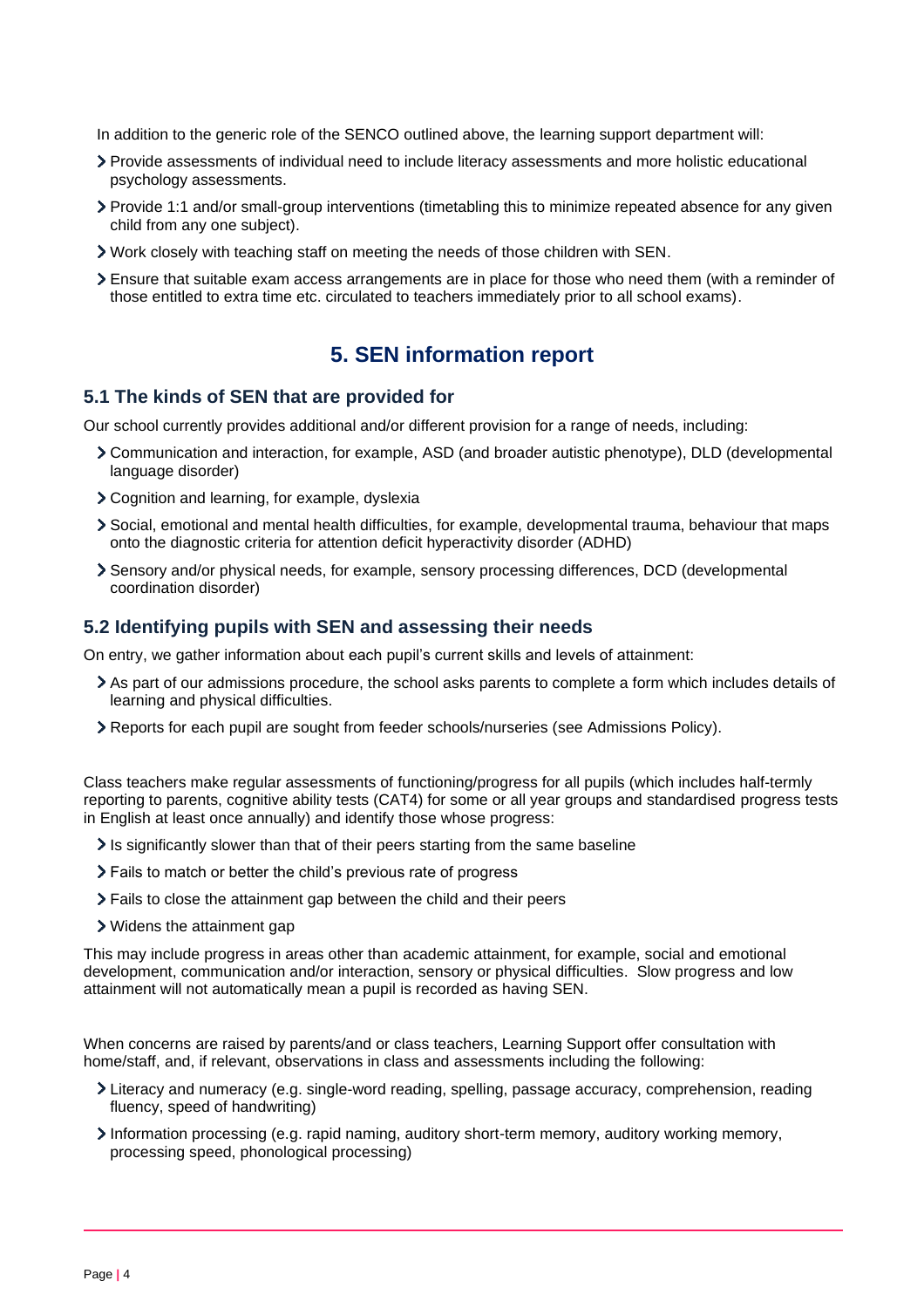- > Thinking and problem-solving
- Gaining of children's views including the use of personal construct psychology techniques

Parents will be consulted in advance of assessment/observation/consultation and informed of any charges associated with this.

Decisions about whether or not special educational provision is required will include an analysis of expected progress and attainment (in relation to desired and/or expected outcomes) and the views and the wishes of the pupil and their parents. We will use this to determine the support that is needed and whether something different or additional to that available to every child – the core offer – is needed.

Children who require special educational provision will have their profile of need and next steps (often including classroom targets) written into a Pupil Profile. Alongside this, provision/strategies to meet the profile of need will be generated with the involvement of families and teaching staff.

#### **5.3 Consulting and involving pupils and parents**

We will have an early discussion with the pupil and their parents when identifying whether they need special educational provision. These conversations will make sure that:

- Everyone develops a shared understanding of the pupil's areas of strength and difficulty.
- We consider the wishes/concerns of parents.
- Everyone understands the agreed outcomes sought for the child.
- Everyone is clear on the next steps.

Notes of these early discussions will be kept.

We will formally notify parents when it is decided that a pupil will receive SEN support; if the SEN support includes chargeable activities, consent will be sought.

#### **5.4 Assessing and reviewing pupils' progress towards outcomes**

We will follow the graduated approach and the four-part cycle of **assess, plan, do, review** with awareness that sometimes these processes do not separate neatly into separate cycles.

The class or subject teacher will work with the SENCO to carry out a clear analysis of the pupil's needs. This will draw on:

- The teacher's assessment and experience of the pupil
- Their progress and development in relevant areas in comparison to peers and national data (e.g. attainment, behaviour)
- Feedback (including assessment results) from other teachers, where relevant
- > The views and experience of parents
- > The pupil's own views
- Advice from external support services, if relevant

All teachers and support staff who work with the pupil will be made aware of their needs, the outcomes sought, the support provided, and any teaching strategies or approaches that are required. We will regularly review the effectiveness of the support and interventions and their impact on the pupil's progress. This will include a minimum of three reviews per year of children's progress in relation to presenting SEN, as captured in a Pupil Profile for each child. Staff will be informed when updates to a child's Pupil Profile have been made.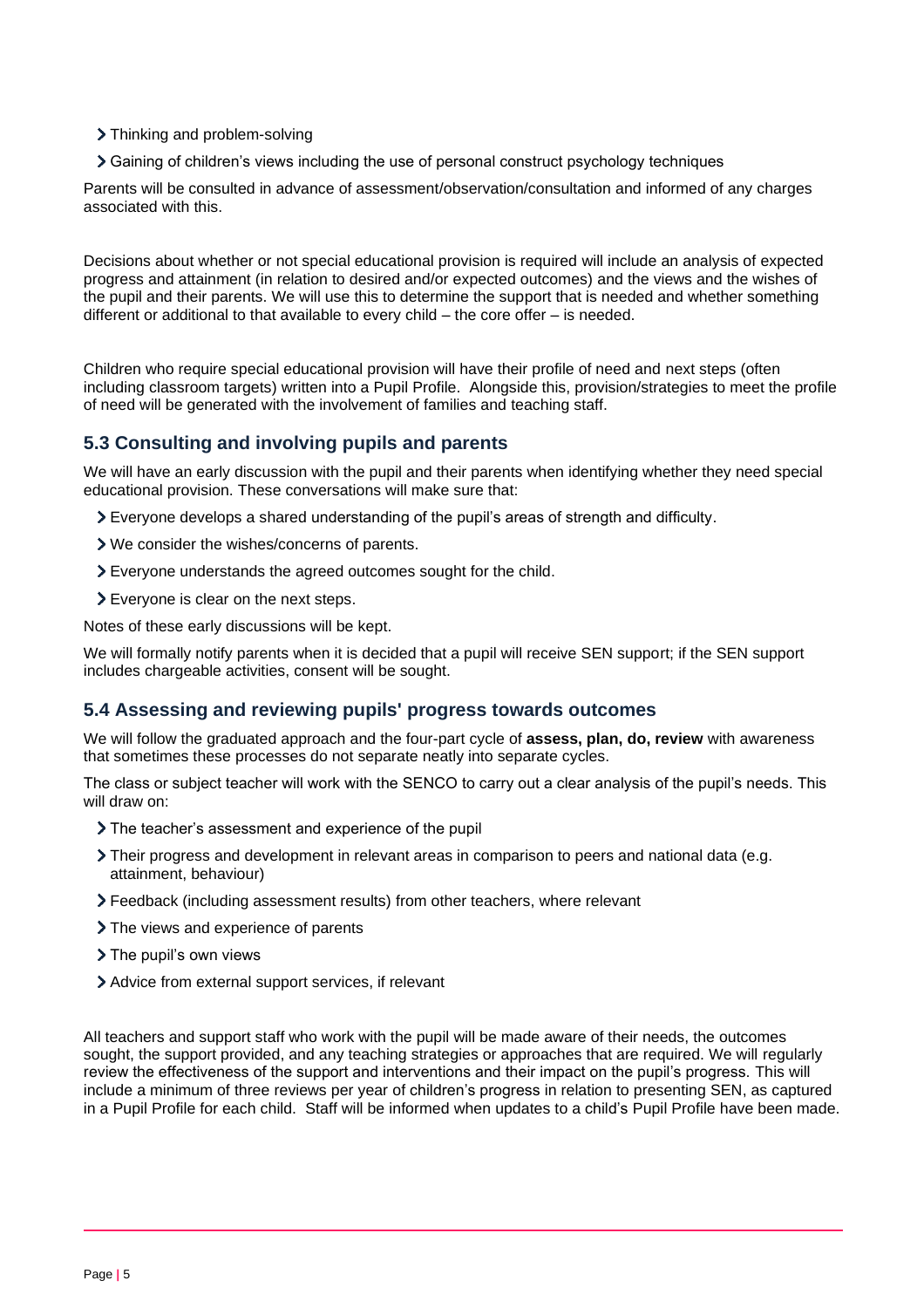In terms of assessing whether 1:1 Learning Support lessons need to continue, the following factors act as stopping criteria:

- Improvement in results of standardised tests of reading, spelling and numeracy.
- Feedback from members of staff that the child is doing well in class and no longer needs additional support.
- Results of internal school examinations.
- The child is finding it difficult to engage in 1:1 lessons and it's deemed that a break is in their best interests.

#### **5.5 Supporting pupils moving on from Beeston**

We will share information with the school to which the pupil is moving. We will agree with parents and pupils which information will be shared as part of this. In some cases, SENCOs from senior schools visit Beeston Hall School before the child leaves; alternatively, the SENCO from Beeston Hall School will liaise with the SENCO from different senior schools to ensure an effective and supportive transition.

#### **5.6 Our approach to teaching pupils with SEN**

Teachers are responsible and accountable for the progress and development of all the pupils in their class.

High-quality teaching is our first step in responding to pupils who have SEN. This will be differentiated for individual pupils.

We augment existing high-quality teaching with interventions such as the following:

- 1:1 Learning Support lessons by a Specialist Teacher and/or Educational Psychologist (typically 30 minutes in length)
- Write from the Start and Speed Up
- WordBlaze
- Computerised literacy interventions including Lexia and Literacy Toolbox
- Dynamo maths (computerised maths intervention)
- > Touch-typing
- TA/teacher time to enable daily implementation of speech and language therapy interventions
- > A programme of Regular Reading
- In-house staff development and training in relation to SEN and/or signposting to relevant CPD materials (e.g. webinars, podcasts, books, websites).

#### **5.7 Adaptations to the curriculum and learning environment**

Adaptations to ensure that all pupils' needs are met include the following:

- Differentiating our curriculum to ensure all pupils are able to access it, for example, by grouping, 1:1 work, teaching style, content of the lesson, etc.
- > Adapting our resources and staffing
- Using recommended aids, such as laptops, talk-to-text software, visual timetables, larger font, etc.
- Differentiating our teaching, for example, giving longer thinking times to particular pupils, pre-teaching of key vocabulary, reading instructions aloud, etc.

#### **5.8 Additional support for learning**

We have a specialist teacher trained to deliver literacy and numeracy intervention.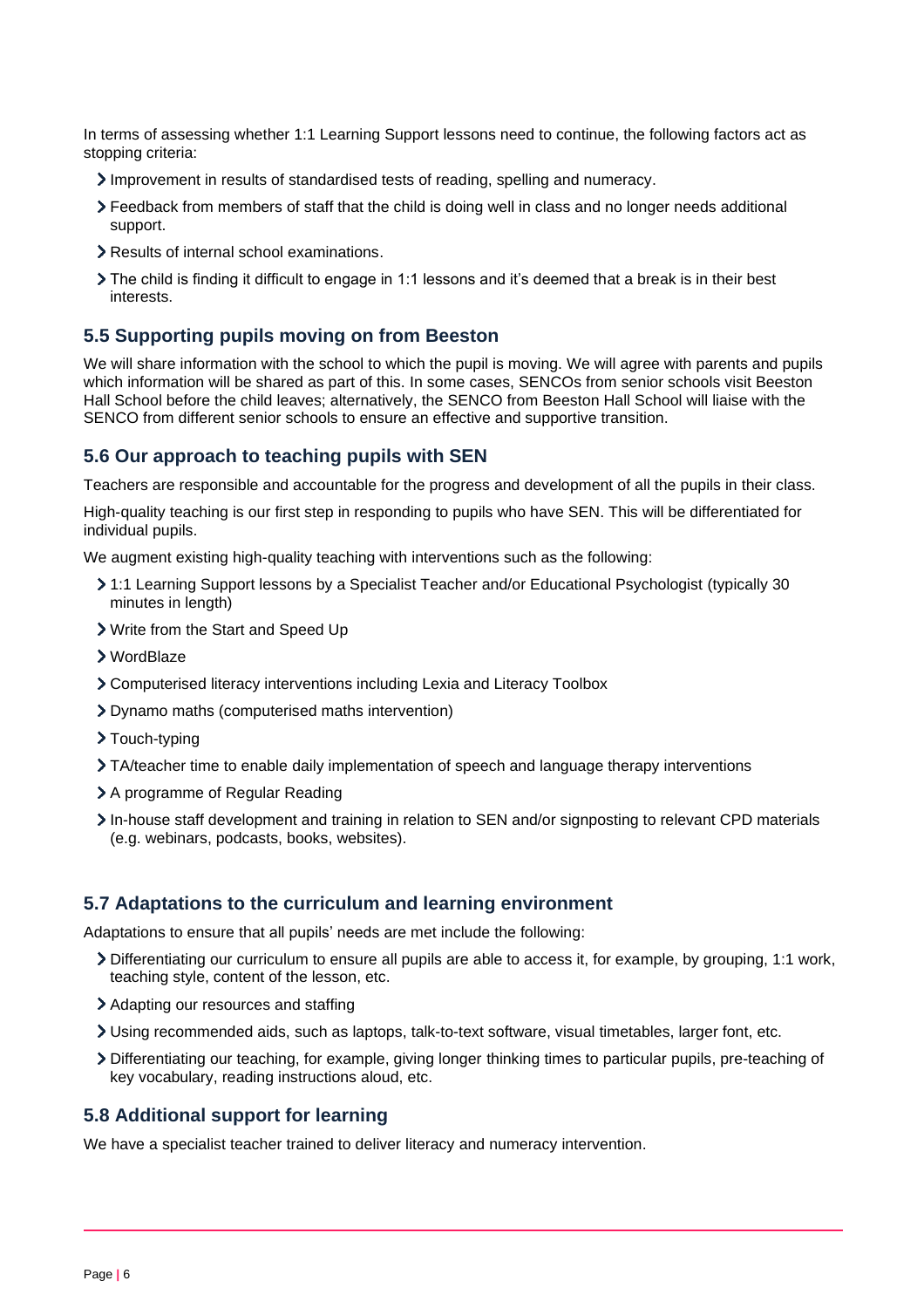Teaching assistants (TAs) support pupils on a 1:1 basis as specified in EHCPs. In addition, some TA support is available within class on an as-needs basis.

We work with the following agencies to provide support for pupils with SEN:

- Speech and Language Therapy (MTW and SeaSALT)
- > Play Therapy (Gillian Catling)
- Music Therapy (Tessa Wingate)
- > Access Through Technology
- Optometrists (Alexander Kobrin)
- The EHCP coordinators of Norfolk County Council
- Social Services (including Post-Adoption Support)
- Occupational Therapy (as required)
- Counsellors (as required)
- The Children's Continence Service (as required)

NB the SENCO is an educational psychologist; liaison with external educational psychologists is an option if required.

#### **5.9 Expertise and training of staff**

Our SENCO has worked as an educational psychologist since 2005, joining Beeston Hall as SENCO in September 2020. The SENCO role is full-time, split between management of SEN provision and 1:1 teaching/assessment.

We have a team of 6 teaching assistants and one specialist teacher as well as accessing time from gap students.

The Learning Support department is committed to professional development within the team as well as contributing to professional development within the wider staff body. For instance:

- Each week the Learning Support team share information about learning in which they have engaged (e.g. books, articles, podcasts, webinars). In the academic year 2020-21 this has included 3 members of the Learning Support team engaging in training around supporting children's mental health.
- The SENCO has extensive experience of training delivery and has been involved in whole-school CPD (e.g. on getting the most from CAT4 assessment scores and on developing metacognitive practice).

#### **5.10 Securing equipment and facilities**

For those children who require additional equipment and facilities (e.g. software to support the writing process) we liaise with relevant agencies (e.g. Access Through Technology) for advice and, where relevant, funding.

#### **5.11 Evaluating the effectiveness of SEN provision**

We evaluate the effectiveness of provision for pupils with SEN by:

- Reviewing pupils' individual progress towards their goals each term
- Reviewing the impact of interventions at least each term.
- Monitoring by the SENCO which includes:
	- $\circ$  ongoing liaison with all staff e.g. through informal discussions on a daily basis, round robins
	- $\circ$  a weekly (virtual) meeting with all members of the Learning Support team in which comments about individual pupils are shared.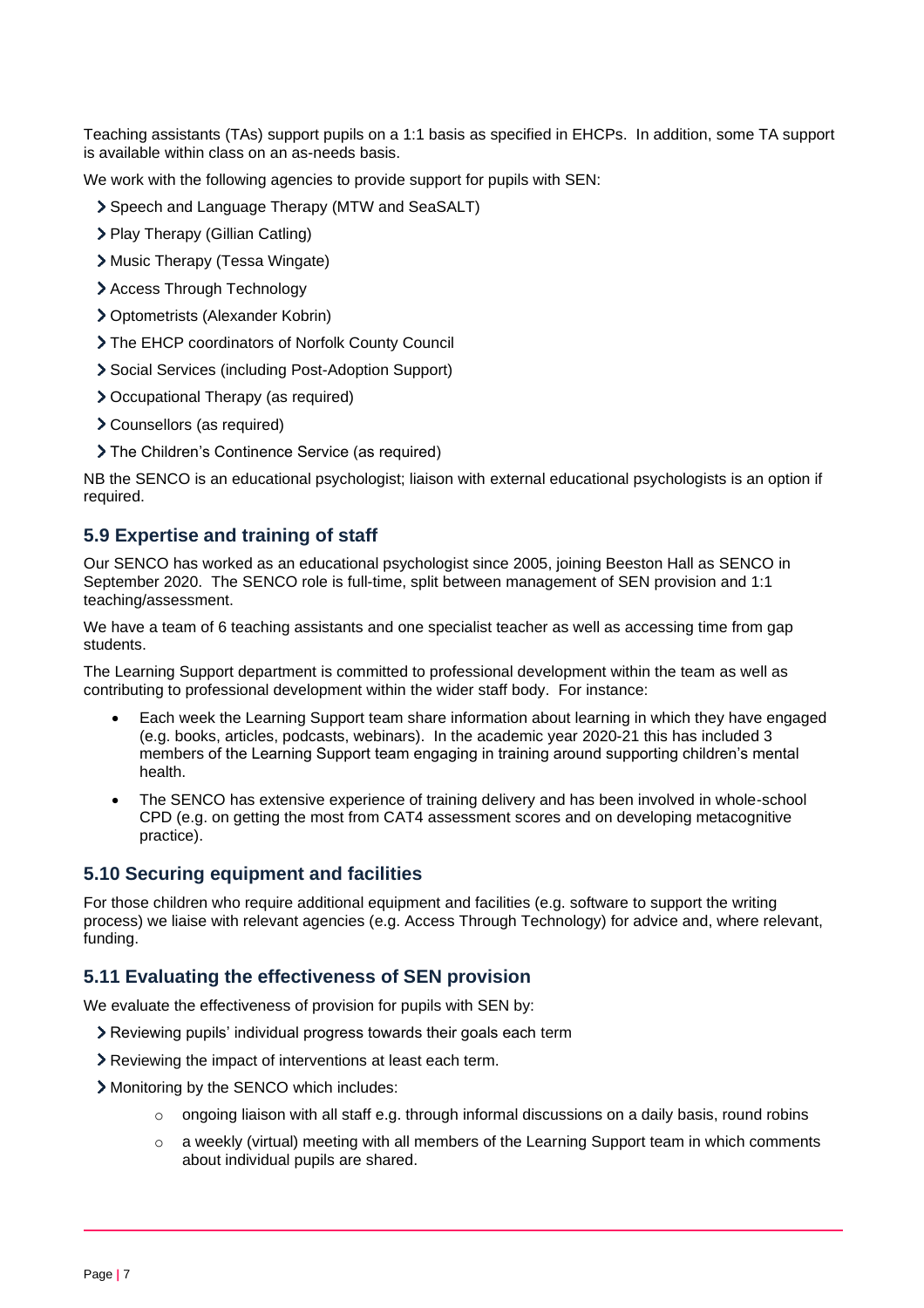- Using technology (e.g. Provision Map) to track progress
- Holding annual reviews for pupils with EHC plans

#### **5.12 Enabling pupils with SEN to engage in activities available to those in the school who do not have SEN**

Our extra-curricular activities and school visits/trips are available to all our pupils, including after-school activities. On occasion, additional staffing organized by parents is in place to facilitate attendance at afterschool activities.

All pupils are encouraged to take part in sports day/school plays/special workshops. Sometimes this involves a different role to that of peers (e.g. working backstage would be an option if the prospect of an acting role in a play were a source of distress).

No pupil is excluded from taking part in these activities because of their SEN or disability. However, our current facilities would disadvantage a child with impaired mobility and may physically exclude them altogether from access to the majority of school. Structural and financial reasons mean that this can not be remedied in the short term. Those adjustments which are possible within the financial and structural constraints (e.g. the provision of ramps where practicable) can be made but these would not enable full access to a child with significant physical needs.

An accessibility plan (Policy 17b) forms the basis of future plans to increase the accessibility of the buildings and curriculum; this currently runs from September 2019 to July 2022. It will be the policy of the school to implement these plans as soon as financial resources become available, but it is recognized that this will necessarily be a long-term process.

#### **5.13 Support for improving emotional and social development**

We provide support for pupils to improve their emotional and social development through:

- Using ideas and resources from the emotional literacy programme RULER to provide tools through which children become better able to **R**ecognise, **U**nderstand, **L**abel, **E**xpress and **R**egulate their emotions e.g. principles from RULER Blueprints are used to help children to understand and learn from times at which there have been significant fall-outs between peers.
- A daily pastoral/SEN update circulated to all staff by the Deputy Head, pastoral
- A designated mentor for each child in Year 5 upwards who meets with small groups of children weekly and is a first point of call for parental concern (the class teacher serves this role in R to Year 4).
- Liaison with the school nurse/matron team e.g. so that a child who needs a predictable, safe, staffed place to go at any time of the school day has access to this.
- Opportunities for 1:1 gaining of pupil view with the SENCO
- Modelling and teaching of social emotional skills by teachers on an as-needs basis across the school week.
- A worry box system which enables anonymous sharing of worries by children.

We have a zero-tolerance approach to bullying overseen by the Deputy Head, Pastoral.

#### **5.14 Working with other agencies**

Advice and support from outside professionals is sought if a child:

- $\ge$  is making insufficient progress in specific areas despite significant support and intervention
- has sensory or physical needs which require additional specialist equipment or regular advice/visits by a specialist service
- has a sudden change to their circumstances which has a significant impact on their ability to access provision in place at school